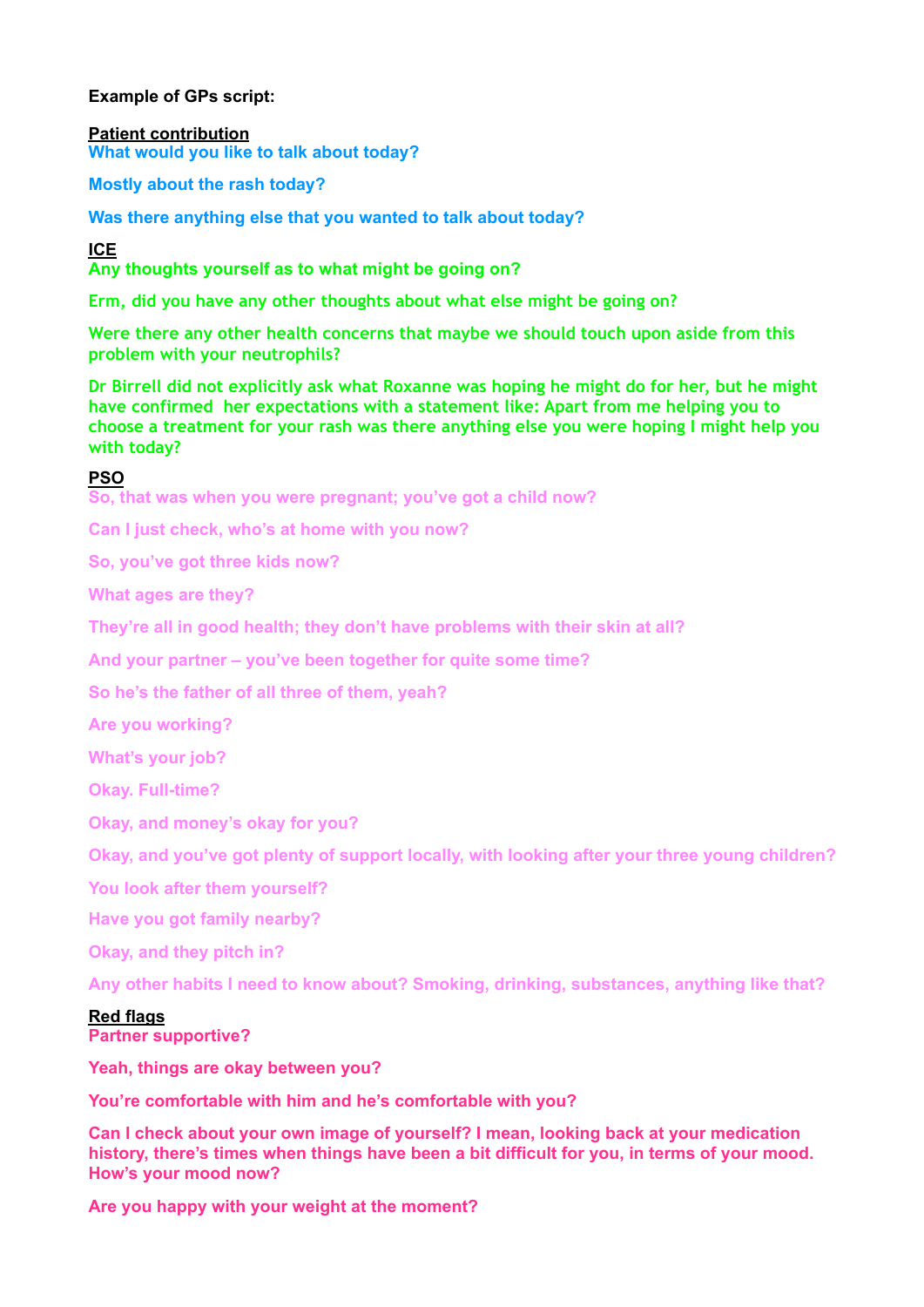**You're on a diet? Is there a reason for that at the moment?** 

**You've lost a stone – so you're happier with where you're at, at the moment?** 

**Can I check, do you ever feel uncomfortably full, to such an extent that you ever make yourself sick?** 

### **Focussed history**

**Okay, and how long has it been there for now?** 

**Have you tried any treatment for ringworm?** 

**It did start to get better with ringworm treatment?** 

**So, really only ever showed itself on your blood tests? You were always well throughout all of that?**

**How's your mood been recently?** 

**And your appetite's alright?** 

**Sleeping okay?** 

**Mood score wise, if you were going to give me a happiness score – ten's the happiest, nought's the saddest, nought would be so bad you'd kill yourself – where would you be on that scale?** 

**So your mood's good?** 

**Yeah. Anxiety's not a problem to you?** 

**You've got no problems with your nails, and no problems with your scalp, and no problems with your ears or your feet or your toes?**

#### **Focussed examination**

**I'm going to check your weight today, if that's okay with you?**

**So, I'm going to do your blood pressure and then your weight and your height, if that's okay, and then we'll have a closer look at your skin.** 

**I'm going to ask you to stand on the scales and I'm looking for your weight in kilograms, so that's the red numbers, if that's okay.** 

**That's lovely. And we'll put you by the height measures, so if you wouldn't mind slipping your shoes off. So, as you say, you've lost a stone, and you're now happy-ish with your weight?** 

**Yeah, good. So, we've got your weight—your height at just over 5 foot four, that's 163 in centimetres.**

**Okay. Good. Let's have a closer look at your skin now, if that's okay. So, the lesion you've got on the back of your right hand here, looks very typical – it's scaly, very typical of a fungal rash, as you say, ringworm, where you get an area where it looks okay in the middle but around the outside of it, it's quite scaly. And then you've got another lesion underneath your Fitbit, which looks quite similar, obviously quite prominent on the outside of it, but the middle of it seems to be not too bad. And then you've got a really, much larger, irregular lesion, but again, there's a scaly outside to it, and then some of it seems to be spared on the inside, but it's quite irregular.** 

# **Identify problem and explain diagnosis**

**So, your weight is now perfect, isn't it?** 

**There's not much to go, I mean, I caution you to go too far because your body mass index is now 21, and you're just perfect. So, losing too much more than that would not be great.**